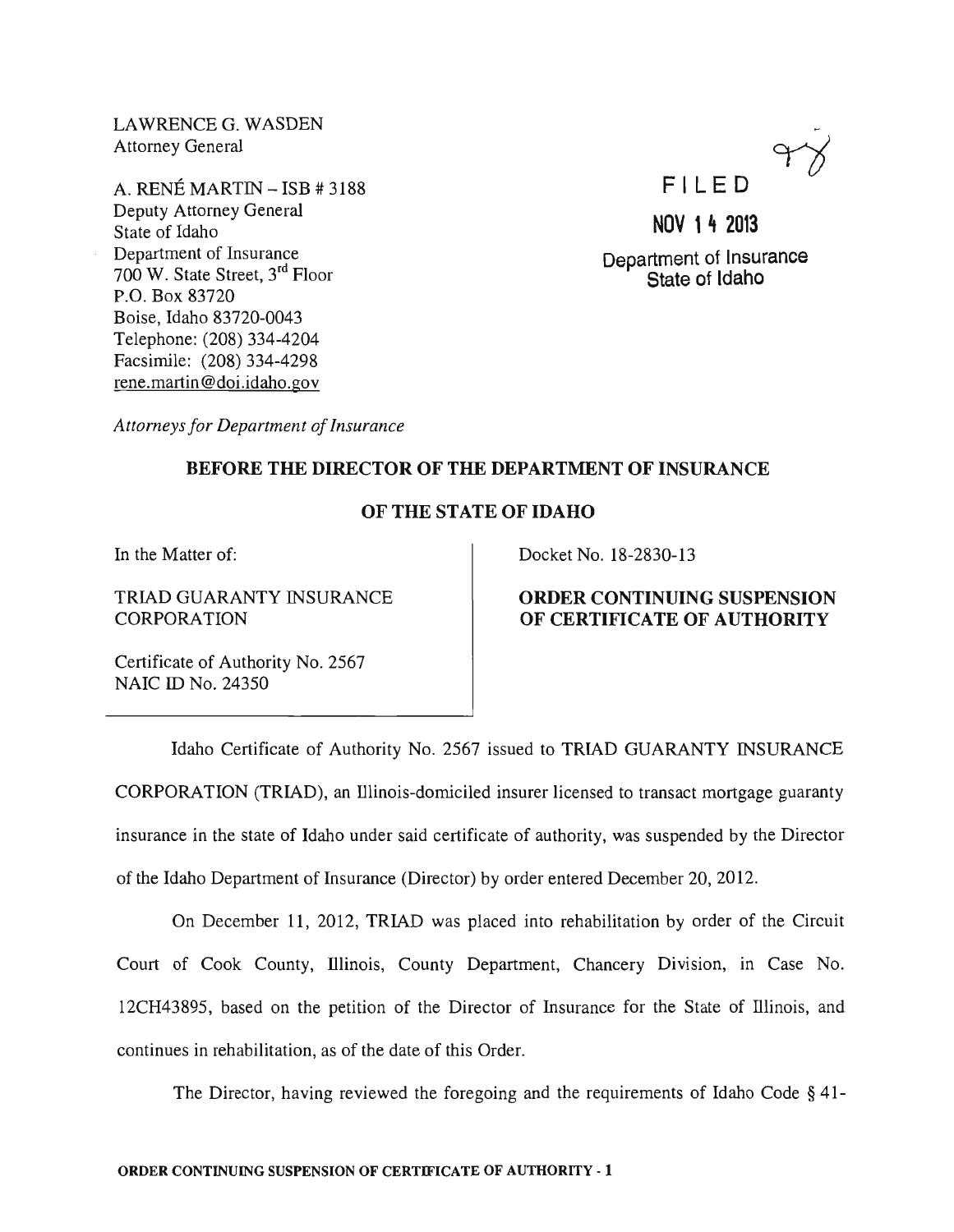327, and good cause appearing therefor,

NOW, THEREFORE, IT IS HEREBY ORDERED, pursuant to Idaho Code § 41-327(3), that Certificate of Authority No. 2567 issued to TRIAD be CONTINUED IN SUSPENSION, effective immediately, for a period of one (1) year from the date of this order. The Director may terminate the suspension sooner if the cause for said suspension is corrected and TRIAD is otherwise in compliance with title 41, Idaho Code.

IT IS FURTHER ORDERED that TRIAD shall comply with the requirements of Idaho Code § 41-329, including § 41-329(2), which states: "During the suspension period the insurer shall not solicit or write any new business in this state, but shall file its annual statement, pay fees, licenses, and taxes as required under this code, and may service its business already in force in this state, as if the certificate of authority had continued in force."

IT IS FURTHER ORDERED, pursuant to Idaho Code § 41-330(1), that, within four (4) days after notice of this suspension is provided, TRIAD shall notify, by any available means, every person authorized to write business in the state of Idaho by said insurance company, to immediately cease to write any further insurance business for TRIAD in Idaho, unless TRIAD has already taken such action pursuant to prior order of suspension by the Director.

IT IS FURTHER ORDERED that TRIAD shall promptly return Certificate of Authority No. 2567 to the Idaho Department of Insurance, as required by Idaho Code § 41-323(2).

#### **NOTIFICATION OF RIGHTS**

This is a final order of the Director. Any party may file a motion for reconsideration of this final order within fourteen (14) days of the service date of this order. The agency will dispose of the petition for reconsideration within twenty-one (21) days of its receipt, or the petition will be considered denied by operation of law. *See* Idaho Code § 67-5246(4).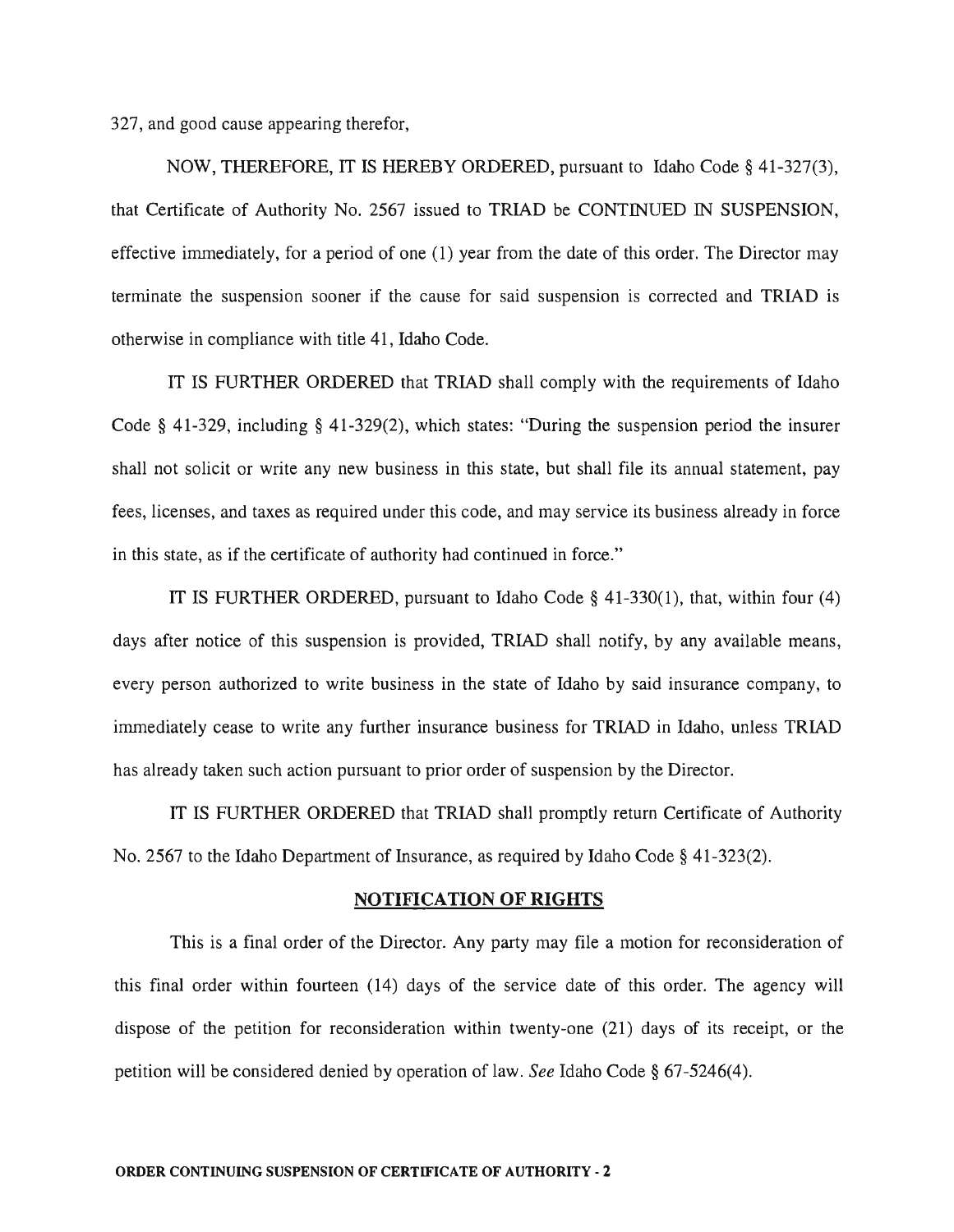Pursuant to Idaho Code §§ 67-5270 and 67-5272, any party aggrieved by this final order or orders previously issued in this case may appeal this final order and all previously issued orders in this case to district court by filing a petition in the district court of the county in which:

- i. A hearing was held,
- ii. The final agency action was taken,
- iii. The party seeking review of the order resides, or operates its principal place of business in Idaho, or
- iv. The real property or personal property that was the subject of the agency action is located.

An appeal must be filed within twenty-eight (28) days of (a) the service date of this final order, (b) an order denying petition for reconsideration, or (c) the failure within twenty-one (21) days to grant or deny a petition for reconsideration, whichever is later. *See* Idaho Code § 67-5273. The filing of an appeal to district court does not itself stay the effectiveness or enforcement of the order under appeal.

DATED this  $\overline{12 \cdot 14}$  day of November, 2013.

STATE OF IDAHO DEPARTMENT OF INSURANCE

Unaufear WIL. Director